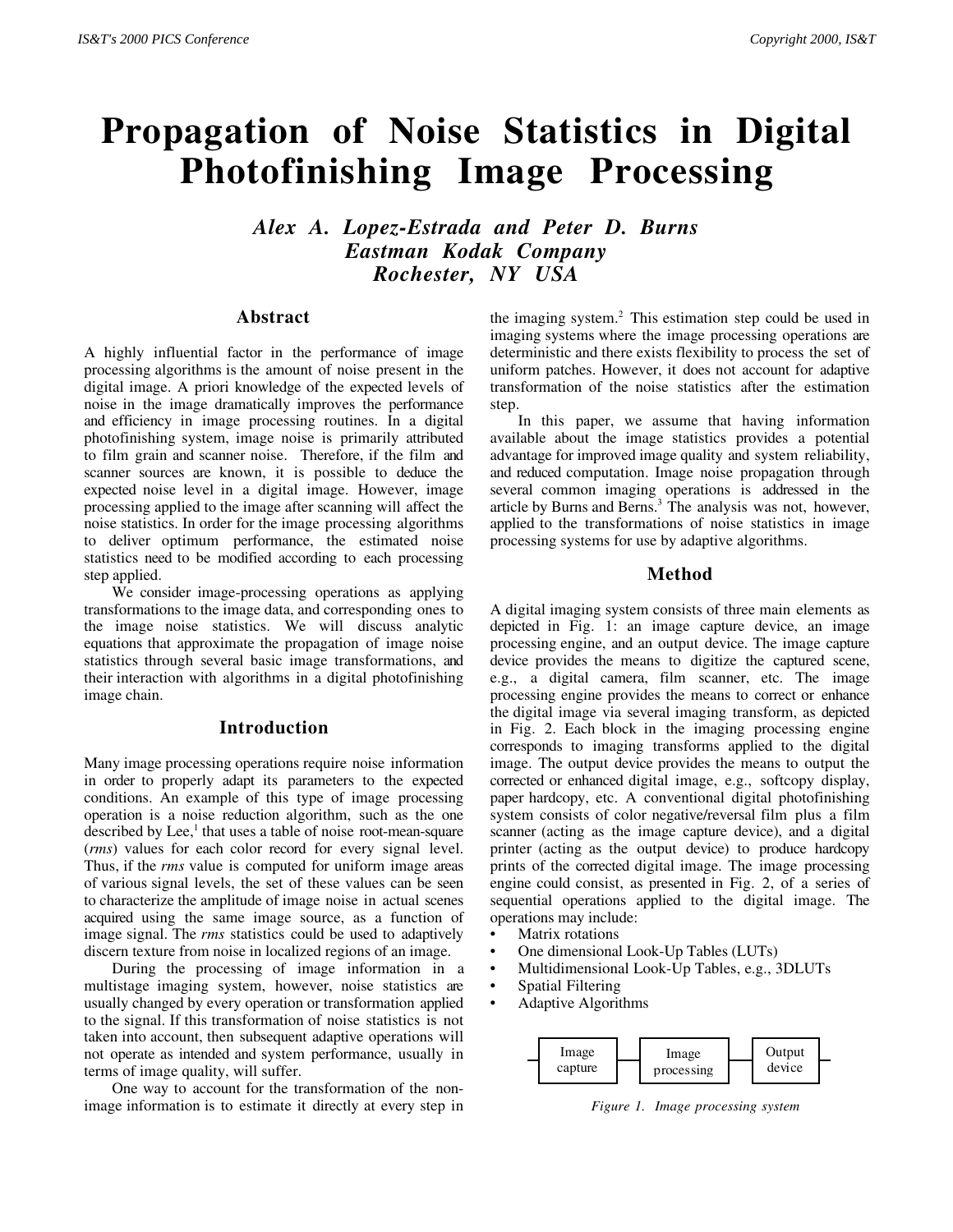

*Figure 2. Image processing steps as transformations of the digital image data from input to processed image*

Operations such as matrices, LUTs, convolution, etc. do not take into consideration noise present in the digital image. However, adaptive algorithms, such as adaptive noise reduction and adaptive sharpening algorithms, take into consideration the expected amount of noise present in the digital image. We refer to this superset of adaptive algorithms as noise sensitive algorithms. In a digital photofinishing system the source of the noise is attributed mainly to film grain and scanner electronics noise. Therefore, the estimated amount of noise is usually known at the capture stage of the digital photofinsihing system. Knowledge of the noise statistics improves a noise reduction algorithm's capability to discern image content from noise, and do a better job in reducing noise without affecting image texture; or a sharpening algorithm's capability to sharpen image content without amplifying the noise in the digital image.

Image processing engines, including noise sensitive algorithms, need to account for linear transformations applied to the digital image preceding the noise sensitive algorithm modules. Otherwise, the estimated noise at the image capture stage will not be accurate when it reaches the noise sensitive algorithm module, resulting in non-optimal algorithm performance. We propose a scheme as the one presented in Fig. 3. In this digital imaging system, the image processing engine consists of two parallel paths. Path 1 corresponds to the transformations applied to the digital image and Path 2 corresponds to corresponding transformations applied to the image noise statistics. Each noise transformation module in Path 2 has a one to one correspondence with the image transformations in Path 1. In this fashion, the noise statistics used by the noise sensitive module will more accurately represent the expected amount of image noise present in the digital image, resulting in optimal performance and optimal image quality.



*Figure 3. Image processing operations {S}, where the second is noise-sensitive. The image noise characteristics are modified b y corresponding transformations {N}.*

Referring to Fig. 3, we now use methods for the propagation of image noise statistics in a digital photofinishing system. The mathematical formulations presented correspond to a limited representative subset of imaging transforms, namely matrix operations, 1D LUT operations, and 3D LUT operations. These noise propagation formulations represent practical approximations. For more details on the source of these approximations refer to Ref. 3.

## **Noise Propagation Techniques for Several Imaging Transforms**

The influence of several common image processing operations on image noise will now be described, with emphasis on the rms fluctuations and the correlation (or covariance) between color signals. The noise statistics can be stored as table statistics. Consider the set of color signals, **x**. We can represent the second-order statistics as a covariance matrix

$$
\Sigma_x = \begin{array}{cc} \sigma_{pp} & \sigma_{pq} & \sigma_{pr} \\ \sigma_{pq} & \sigma_{qq} & \sigma_{qr} \\ \sigma_{pr} & \sigma_{qr} & \sigma_{rr} \end{array}
$$

*,*

where  $\mathbf{x} = [p, q, r]$  and the square roots of the diagonal elements of  $\Sigma$ <sub>x</sub> provide the rms noise values, and the superscript **T** indicates the transpose. Note that each element of the covariance matrix can be a function of the mean signal levels. In the following, the symbols  $\Sigma_i$  and  $\Sigma_{i+1}$ , will indicate the covariance matrices as a function of signal level corresponding to the noise present in the images  $f_i(x, y)$  and  $f_{i+1}(x, y)$ , after steps *i* and *i*+1, respectively.

Figure 3 presents an example of the noise variance terms ( $v_{rr}$ ,  $v_{gg}$ , and *bb*) as function of signal. In this case, the signal is represented as film density as measured by the film scanner. For each image transformation  $f_i(x, y)$ , the corresponding transformation of the image noise statistics, representing the noise transform *i*, is determined.

### **Multidimensional Transformation**

The multidimensional nonlinear transformation is a general operation, for which several common operations are special cases. If the image transform is a multidimensional function, it may be defined by a continuous function for each image record, as many color-space transformations are. The transformation, **G,** and operates as

$$
\mathbf{f}_{i+1} = \mathbf{G} \mathbf{f}_i
$$

it can be expanded, for a three-color system, as

$$
s = g_1(p,q,r)
$$
  
\n
$$
t = g_2(p,q,r)
$$
  
\n
$$
u = g_3(p,q,r)
$$
\n(1)

where the sets of input and output signals are  $\{p, q, r\}$  and {*s*, *t*, *u*}, respectively. The corresponding covariance matrix transformation is approximated by <sup>5</sup>

$$
\Sigma_{i+1} \approx \mathbf{J}_{\mathbf{G}} \Sigma_i \mathbf{J}_{\mathbf{G}}^{\mathrm{T}},\tag{2}
$$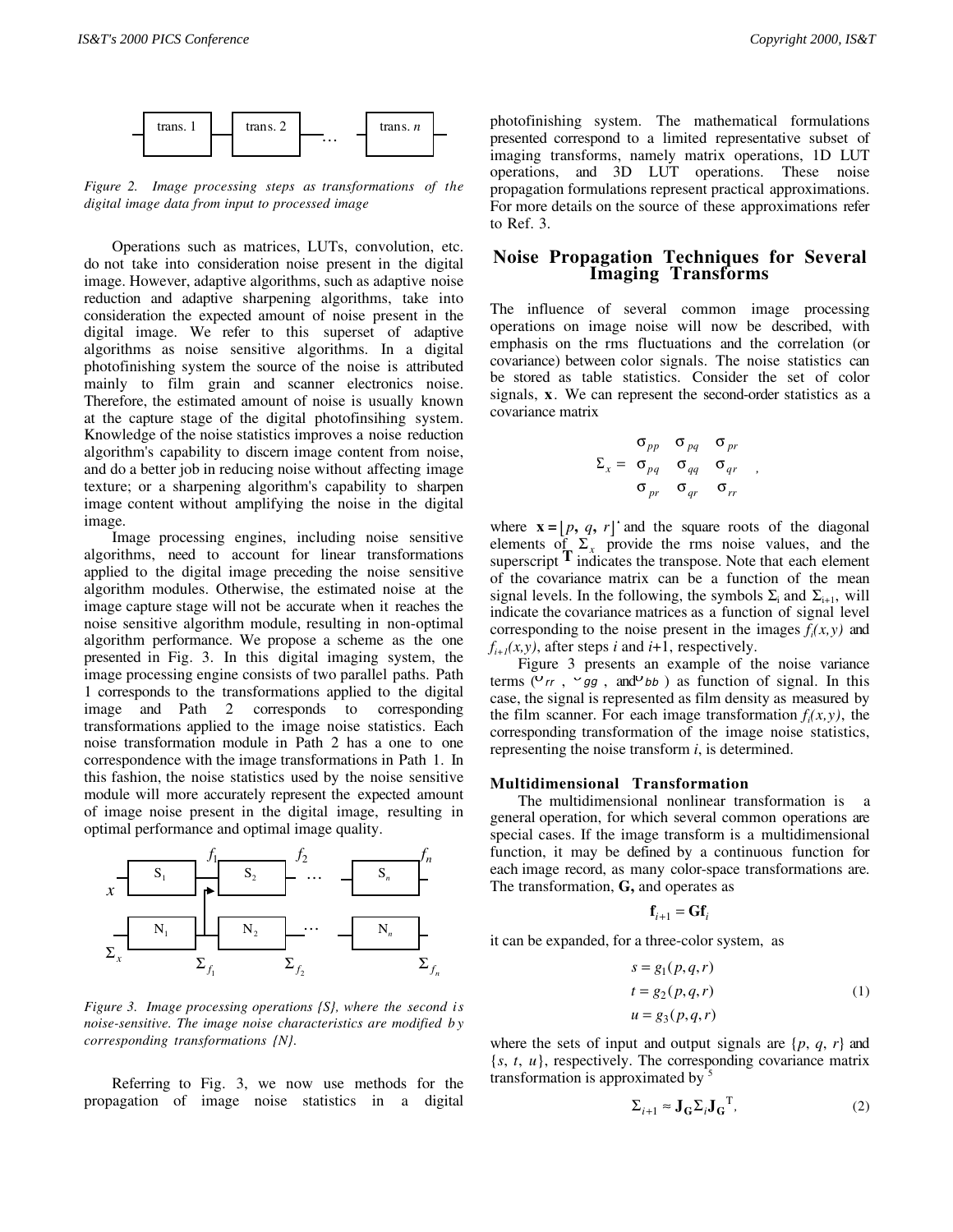where  $J_G$  is the Jacobian (derivative) matrix, This is given by

$$
J_G = \frac{\frac{fg_1}{fp} - \frac{fg_1}{fq}}{\frac{fg_2}{fp} - \frac{fg_2}{fq}} \frac{\frac{fg_1}{fr}}{\frac{fg_2}{fr}}}{\frac{fg_3}{fp} - \frac{fg_3}{fq}} \frac{\frac{fg_3}{fr}}{\frac{fg_3}{fr}}}{\frac{fg_3}{fr}} \right|_{x} \tag{3}
$$

#### **Matrix Transformation**

If the image transform is a linear matrix [3,4]

$$
\mathbf{f}_{i+1} = \mathbf{M} \mathbf{f}_i \tag{4}
$$

this is seen as a special case of Eq. 1, where the derivative coefficients of  $J<sub>G</sub>$  are fixed and equal to the elements of the matrix. Thus Eq. (2) becomes

$$
\Sigma_{i+1} = \mathbf{M} \Sigma_i \mathbf{M}^{\mathbf{T}} \quad . \tag{5}
$$

## **One-dimensional Continuous Transformation**

If the image transform is a one-dimensional nonlinear transformation, it may be defined by a continuous function for each image record, as many color-space transformations are. The transformation, **G,** and operates as

$$
\mathbf{f}_{i+1} = \mathbf{G} \mathbf{f}_i
$$

now the expanded form of Eq. 1 is

$$
s = g_1(p)
$$
  
\n
$$
t = g_2(q)
$$
  
\n
$$
u = g_3(r)
$$
\n(6)

The corresponding covariance matrix transform is still given by Eq. 2, but now the off-diagonal terms of  $J<sub>G</sub>$  are zero.

## **One-dimensional Look-up Table**

If the image transform consists of a one-dimensional LUT, this can be seen as a discrete form of the above onedimensional function. If so, the three diagonal partial derivative elements of  $J<sub>G</sub>$  can be approximated by

$$
\frac{\partial g_1(p,q,r)}{\partial p} \approx g_1(p,q,r) - g_1(p-1,q,r) \tag{7}
$$

or

$$
\frac{\partial g_1(p,q,r)}{\partial p} \approx \frac{g_1(p+1,q,r) - g_1(p-1,q,r)}{2} \tag{8}
$$

or other similar digital filter , where the discrete signal take on integer values, {0, 1, 2…}. The transformation of Eq.2 can be accomplished by first estimating non-zero diagonal elements of  $J<sub>G</sub>$ .

#### **3.4 Multidimensional Look-up Table**

 If the image transform consists of a multidimensional LUT, such as a 3DLUT, it can be seen as a discrete form of the Eq. 2. If so, the partial derivative elements of  $J<sub>G</sub>$  can be approximated by discrete differences of Eqs. 7 and 8, except that now all six elements are needed for Eq. 2.

## **Example Noise Propagation**

Consider the image processing system of Fig. 1, where the image capture stage results in the rms image noise characteristics (shown in Fig. 4), for a given color-record. The mean (signal) and RMS (noise) data are given in terms of a ten-bit encoded signal [0-1023] scale. This noise characteristic can be taken as the result of photographic film and scanner, or digital camera. Digital mages acquired in this way are then processed using an image processing chain, as in Fig. 3, where one step is noise-sensitive. This step,  $\mathcal{S}_2$ , may require an explicit noise table as described above, or have an implicit sensitivity based on general noise level.

In the example system, the first image processing step is a one-dimensional LUT aimed at, e.g., improving the estimation of scene exposure. Note that such a table is often computed from scene statistics and, therefore, varies from image to image. This LUT is described in Fig. 5. When the image is processed using this table the corresponding transformation of the image noise characteristics is via Eq. 8. The derivative array was simply computed from the LUT. The resulting image noise data are shown in Fig. 6.

The amplification of the rms noise for low signal levels has easily been computed without requiring estimation from the image data. Subsequent processing steps can account for this by e.g., modifying spatial processing such as sharpening, noise reduction, and compression.



*Figure 4. Example input image noise characteristics*